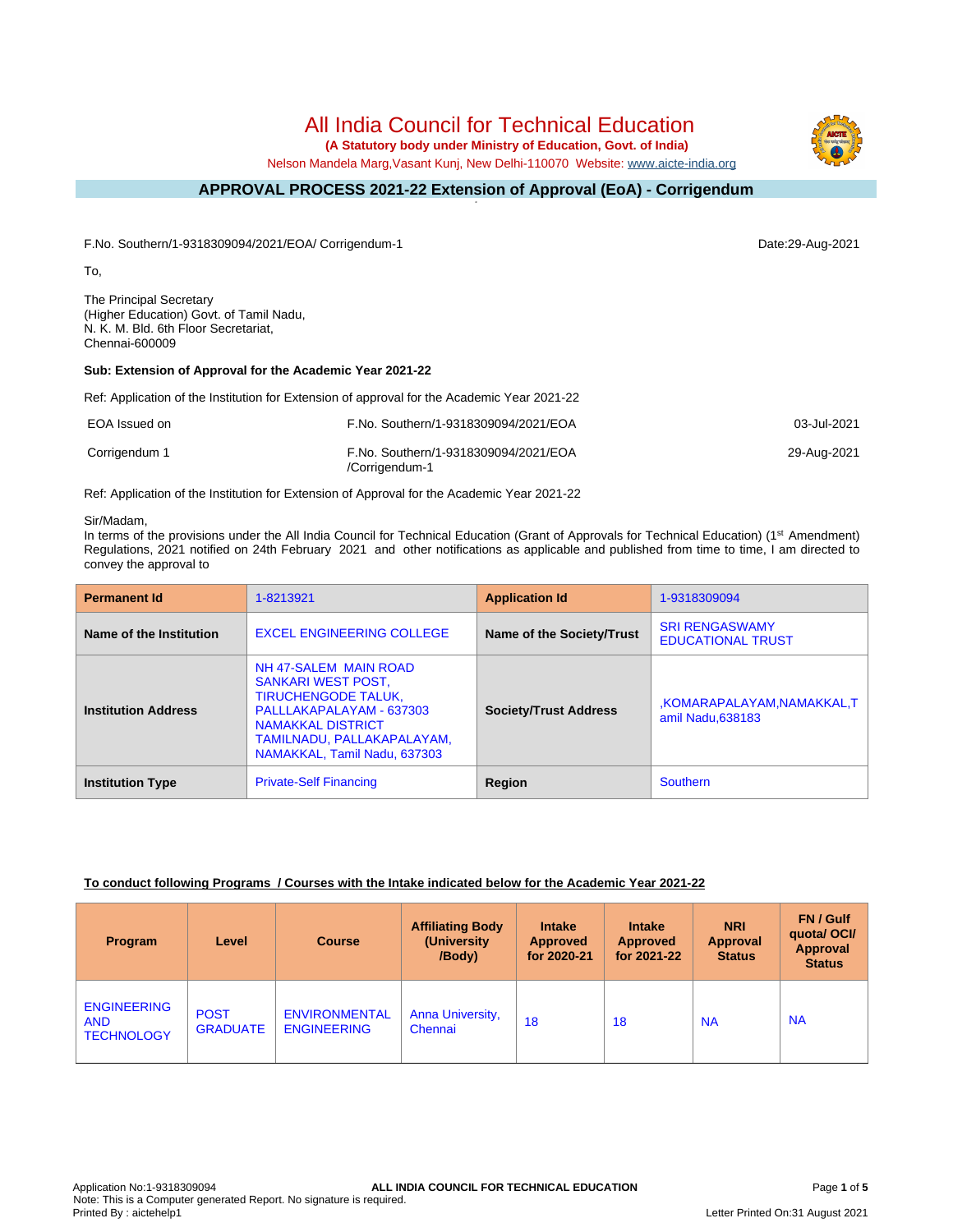| <b>ENGINEERING</b><br><b>AND</b><br><b>TECHNOLOGY</b> | <b>POST</b><br><b>GRADUATE</b>  | <b>THERMAL</b><br><b>ENGINEERING</b>                            | Anna University,<br>Chennai        | 18  | 18  | <b>NA</b> | <b>NA</b>  |
|-------------------------------------------------------|---------------------------------|-----------------------------------------------------------------|------------------------------------|-----|-----|-----------|------------|
| <b>ENGINEERING</b><br><b>AND</b><br><b>TECHNOLOGY</b> | <b>UNDER</b><br><b>GRADUATE</b> | <b>AERONAUTICAL</b><br><b>ENGINEERING</b>                       | Anna University,<br>Chennai        | 120 | 120 | <b>NA</b> | Yes        |
| <b>ENGINEERING</b><br><b>AND</b><br><b>TECHNOLOGY</b> | <b>UNDER</b><br><b>GRADUATE</b> | <b>COMPUTER</b><br><b>SCIENCE AND</b><br><b>ENGINEERING</b>     | Anna University,<br>Chennai        | 120 | 120 | <b>NA</b> | <b>Yes</b> |
| <b>ENGINEERING</b><br><b>AND</b><br><b>TECHNOLOGY</b> | <b>UNDER</b><br><b>GRADUATE</b> | <b>ELECTRONICS &amp;</b><br><b>COMMUNICATION</b><br><b>ENGG</b> | Anna University,<br>Chennai        | 120 | 120 | <b>NA</b> | <b>Yes</b> |
| <b>ENGINEERING</b><br><b>AND</b><br><b>TECHNOLOGY</b> | <b>UNDER</b><br><b>GRADUATE</b> | <b>INFORMATION</b><br><b>TECHNOLOGY</b>                         | Anna University,<br>Chennai        | 60  | 120 | <b>NA</b> | <b>Yes</b> |
| <b>ENGINEERING</b><br><b>AND</b><br><b>TECHNOLOGY</b> | <b>UNDER</b><br><b>GRADUATE</b> | <b>MECHANICAL</b><br><b>ENGINEERING</b>                         | Anna University,<br>Chennai        | 120 | 120 | <b>NA</b> | Yes        |
| <b>ENGINEERING</b><br><b>AND</b><br><b>TECHNOLOGY</b> | <b>UNDER</b><br><b>GRADUATE</b> | <b>CIVIL</b><br><b>ENGINEERING</b>                              | Anna University,<br>Chennai        | 60  | 60  | <b>NA</b> | <b>Yes</b> |
| <b>ENGINEERING</b><br><b>AND</b><br><b>TECHNOLOGY</b> | <b>POST</b><br><b>GRADUATE</b>  | <b>APPLIED</b><br><b>ELECTRONICS</b>                            | Anna University,<br>Chennai        | 18  | 18  | <b>NA</b> | <b>NA</b>  |
| <b>ENGINEERING</b><br><b>AND</b><br><b>TECHNOLOGY</b> | <b>POST</b><br><b>GRADUATE</b>  | <b>AERONAUTICAL</b><br><b>ENGINEERING</b>                       | <b>Anna University,</b><br>Chennai | 18  | 18  | <b>NA</b> | <b>NA</b>  |
| <b>ENGINEERING</b><br><b>AND</b><br><b>TECHNOLOGY</b> | <b>POST</b><br><b>GRADUATE</b>  | <b>COMPUTER</b><br><b>SCIENCE &amp;</b><br><b>ENGINEERING</b>   | Anna University,<br>Chennai        | 18  | 18  | <b>NA</b> | <b>NA</b>  |
| <b>ENGINEERING</b><br><b>AND</b><br><b>TECHNOLOGY</b> | <b>POST</b><br><b>GRADUATE</b>  | <b>STRUCTURAL</b><br><b>ENGINEERING</b>                         | Anna University,<br>Chennai        | 18  | 18  | <b>NA</b> | <b>NA</b>  |
| <b>ENGINEERING</b><br><b>AND</b><br><b>TECHNOLOGY</b> | <b>UNDER</b><br><b>GRADUATE</b> | <b>AGRICULTURE</b><br><b>ENGINEERING</b>                        | Anna University,<br>Chennai        | 60  | 60  | <b>NA</b> | <b>NA</b>  |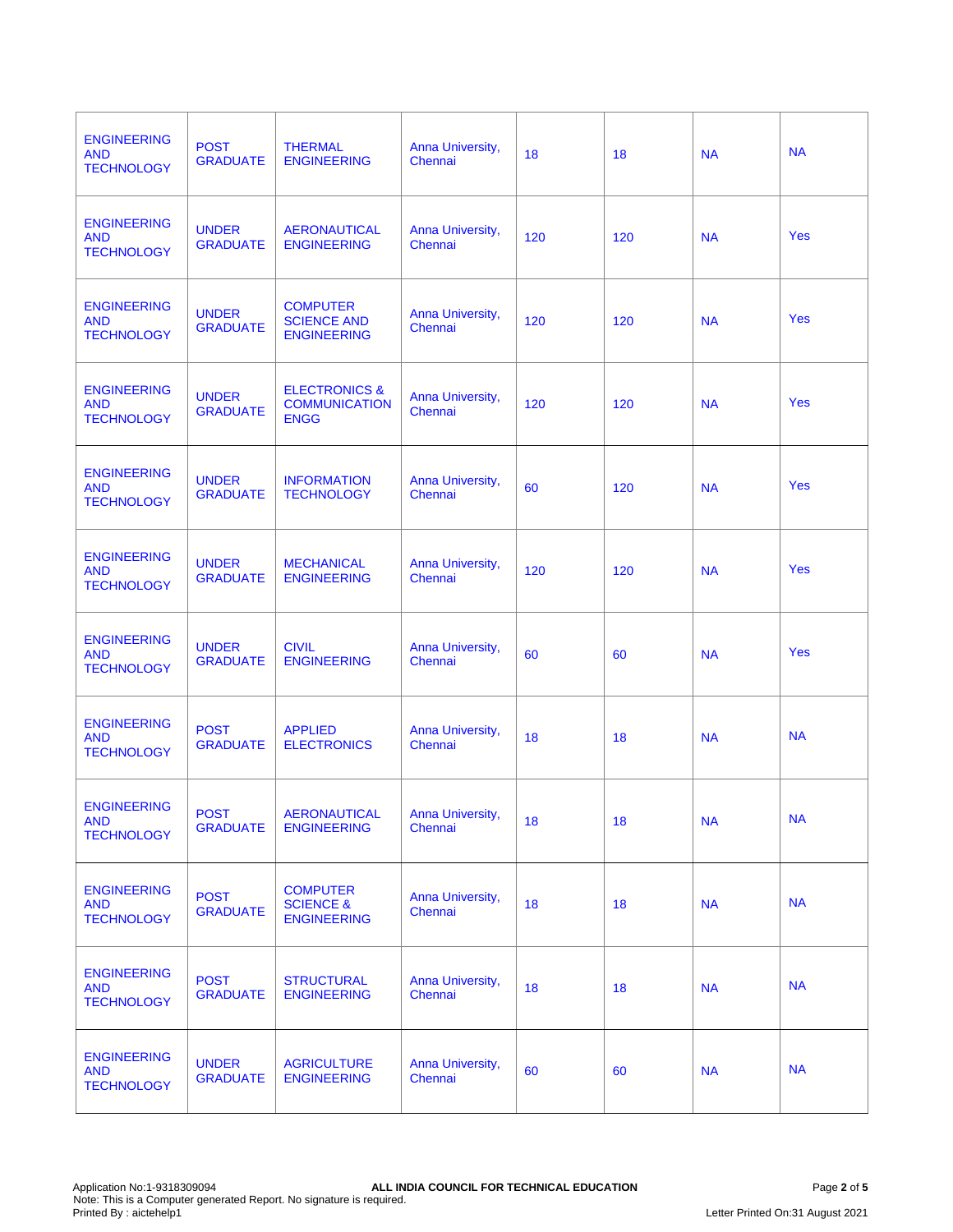| <b>ENGINEERING</b><br><b>AND</b><br><b>TECHNOLOGY</b> | <b>UNDER</b><br><b>GRADUATE</b> | <b>FOOD</b><br><b>TECHNOLOGY</b>                                              | Anna University,<br>Chennai | 60           | 60  | <b>NA</b> | <b>NA</b> |
|-------------------------------------------------------|---------------------------------|-------------------------------------------------------------------------------|-----------------------------|--------------|-----|-----------|-----------|
| <b>ENGINEERING</b><br><b>AND</b><br><b>TECHNOLOGY</b> | <b>UNDER</b><br><b>GRADUATE</b> | <b>BIOMEDICAL</b><br><b>ENGINEERING</b>                                       | Anna University,<br>Chennai | 60           | 60  | <b>NA</b> | <b>NA</b> |
| <b>ENGINEERING</b><br><b>AND</b><br><b>TECHNOLOGY</b> | <b>UNDER</b><br><b>GRADUATE</b> | <b>SAFETY AND</b><br><b>FIRE</b><br><b>ENGINEERING</b>                        | Anna University,<br>Chennai | 60           | 60  | <b>NA</b> | <b>NA</b> |
| <b>ENGINEERING</b><br><b>AND</b><br><b>TECHNOLOGY</b> | <b>UNDER</b><br><b>GRADUATE</b> | <b>ARTIFICIAL</b><br><b>INTELLIGENCE</b><br><b>AND DATA</b><br><b>SCIENCE</b> | Anna University,<br>Chennai | 60           | 60  | <b>NA</b> | <b>NA</b> |
| <b>MANAGEMENT</b>                                     | <b>POST</b><br><b>GRADUATE</b>  | <b>MBA</b>                                                                    | Anna University,<br>Chennai | $\mathbf 0$  | 120 | <b>No</b> | <b>No</b> |
| <b>MCA</b>                                            | <b>POST</b><br><b>GRADUATE</b>  | <b>MASTERS IN</b><br><b>COMPUTER</b><br><b>APPLICATIONS</b>                   | Anna University,<br>Chennai | $\mathbf 0$  | 60  | <b>No</b> | <b>No</b> |
| <b>ENGINEERING</b><br><b>AND</b><br><b>TECHNOLOGY</b> | <b>UNDER</b><br><b>GRADUATE</b> | <b>COMPUTER</b><br><b>SCIENCE AND</b><br><b>BUSINESS</b><br><b>SYSTEM</b>     | Anna University,<br>Chennai | $\mathbf 0$  | 60  | <b>No</b> | <b>No</b> |
| <b>ENGINEERING</b><br><b>AND</b><br><b>TECHNOLOGY</b> | <b>UNDER</b><br><b>GRADUATE</b> | <b>TEXTILE</b><br><b>TECHNOLOGY</b>                                           | Anna University,<br>Chennai | $\mathbf 0$  | 60  | <b>No</b> | <b>No</b> |
| <b>ENGINEERING</b><br><b>AND</b><br><b>TECHNOLOGY</b> | <b>POST</b><br><b>GRADUATE</b>  | <b>EMBEDDED</b><br><b>SYSTEMS</b>                                             | Anna University,<br>Chennai | $\mathbf{0}$ | 24  | <b>No</b> | <b>No</b> |
| <b>ENGINEERING</b><br><b>AND</b><br><b>TECHNOLOGY</b> | <b>POST</b><br><b>GRADUATE</b>  | <b>POWER</b><br><b>ELECTRONICS</b><br><b>AND DRIVES</b>                       | Anna University,<br>Chennai | $\mathbf 0$  | 18  | <b>No</b> | <b>No</b> |
| <b>ENGINEERING</b><br><b>AND</b><br><b>TECHNOLOGY</b> | <b>UNDER</b><br><b>GRADUATE</b> | <b>ELECTRICAL AND</b><br><b>ELECTRONICS</b><br><b>ENGINEERING</b>             | Anna University,<br>Chennai | $\mathbf{0}$ | 60  | <b>No</b> | <b>No</b> |
| <b>ENGINEERING</b><br><b>AND</b><br><b>TECHNOLOGY</b> | <b>POST</b><br><b>GRADUATE</b>  | <b>INDUSTRIAL</b><br><b>SAFETY &amp;</b><br><b>ENGINEERING</b>                | Anna University,<br>Chennai | $\mathbf 0$  | 30  | <b>No</b> | <b>No</b> |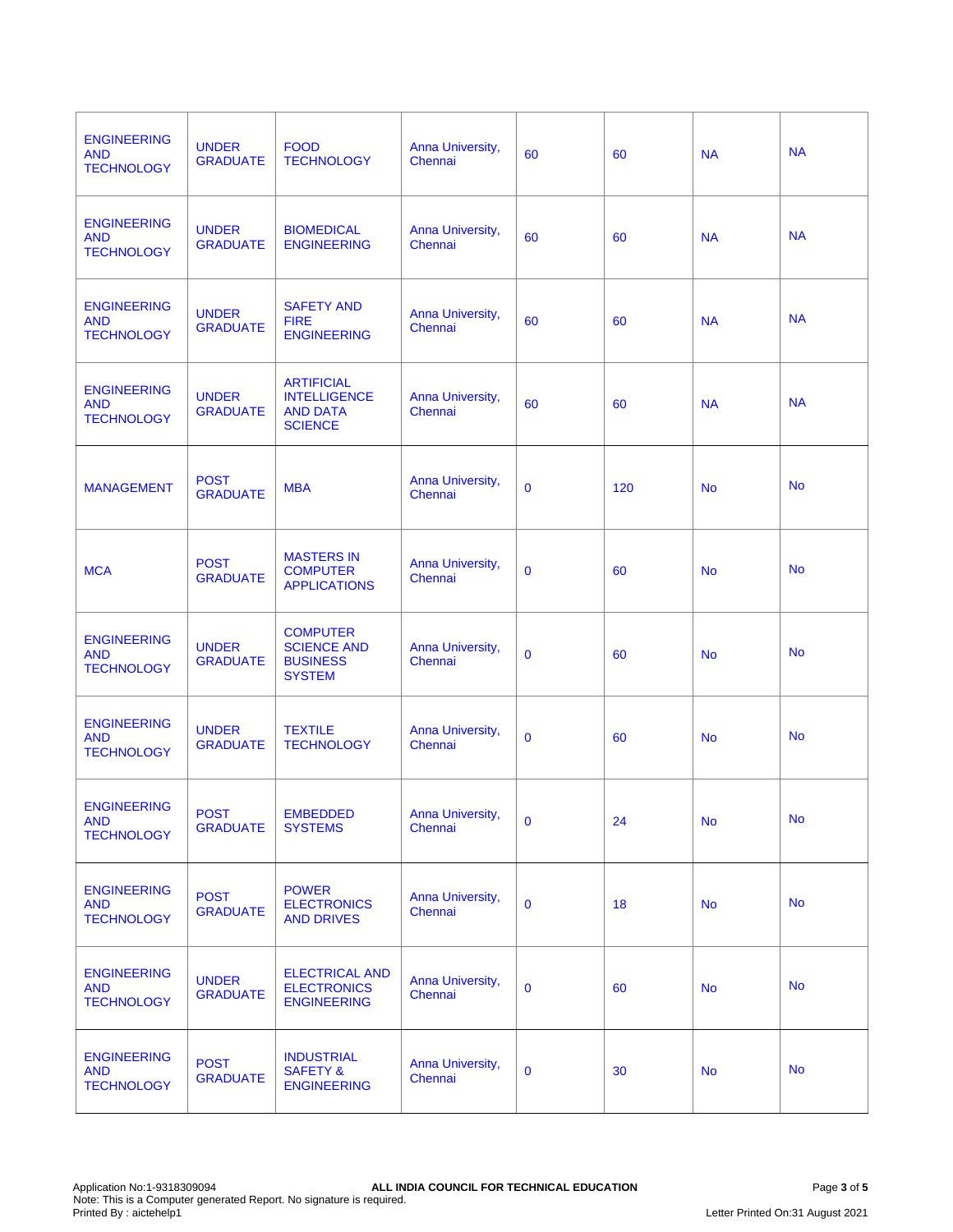| <b>ENGINEERING</b><br><b>AND</b><br><b>TECHNOLOGY</b> | <b>UNDER</b><br><b>GRADUATE</b> | <b>PETROCHEMICAL</b><br><b>TECHNOLOGY</b> | Anna University,<br>Chennai |  | 60 | <b>No</b> | <b>No</b> |
|-------------------------------------------------------|---------------------------------|-------------------------------------------|-----------------------------|--|----|-----------|-----------|
|-------------------------------------------------------|---------------------------------|-------------------------------------------|-----------------------------|--|----|-----------|-----------|

#### **To conduct following Dual/Integrated Courses with the Intake indicated below for the Academic Year 2021-22**

| Program           | Level      | <b>Course</b>                                                                | <b>Affiliating Body</b><br>(Univ/Body) | <b>Intake</b><br><b>Approved for</b><br>2020-21 | <b>Intake Approved</b><br>for 2021-22 |
|-------------------|------------|------------------------------------------------------------------------------|----------------------------------------|-------------------------------------------------|---------------------------------------|
| <b>MANAGEMENT</b> | Integrated | <b>MASTER OF</b><br><b>BUSINESS</b><br><b>ADMINISTRATION</b><br>(INTEGRATED) | <b>Anna University,</b><br>Chennai     |                                                 | 60                                    |

#### **It is mandatory to comply with all the essential requirements as given in APH 2021-22 (Appendix 6)**

## **Important Instructions**

- 1. **Corrigendum for-** 1. Change in Intake
- 2. The State Government/ UT/ Directorate of Technical Education/ Directorate of Medical Education shall ensure that 10% of reservation for Economically Weaker Section (EWS) as per the reservation policy for admission, operational from the Academic year 2019-20 is implemented without affecting the reservation percentages of SC/ ST/ OBC/ General. However, this would not be applicable in the case of Minority Institutions referred to the Clause (1) of Article 30 of Constitution of India. Such Institution shall be permitted to increase in annual permitted strength over a maximum period of two years.
- 3. The Institution offering courses earlier in the Regular Shift, First Shift, Second Shift/Part Time now amalgamated as total intake shall have to fulfil all facilities such as Infrastructure, Faculty and other requirements as per the norms specified in the Approval Process Handbook 2021-22 for the Total Approved Intake. Further, the Institutions Deemed to be Universities/ Institutions having Accreditation/ Autonomy status shall have to maintain the Faculty: Student ratio as specified in the Approval Process Handbook.
- 4. Strict compliance of Anti-Ragging Regulation, Establishment of Committee for SC/ ST, Establishment of Internal Complaint Committee (ICC), Establishment of Online Grievance Redressal Mechanism, Barrier Free Built Environment for disabled and elderly persons, Fire and Safety Certificate should be maintained as per the provisions made in Approval Process Handbook and AICTE Regulation notified from time to time.
- 5. In case of any differences in content in this Computer generated Extension of Approval Letter, the content/information as approved by the Executive Council / General Council as available on the record of AICTE shall be final and binding.

**Prof.Rajive Kumar Member Secretary, AICTE**

Copy\*\* to:

- **1. The Director of Technical Education\*\*, Tamil Nadu**
- **2**. **The Registrar\*\*,**

Anna University, Chennai

### **3. The Principal / Director,**

EXCEL ENGINEERING COLLEGE Nh 47-Salem Main Road Sankari West Post, Tiruchengode Taluk, Palllakapalayam - 637303